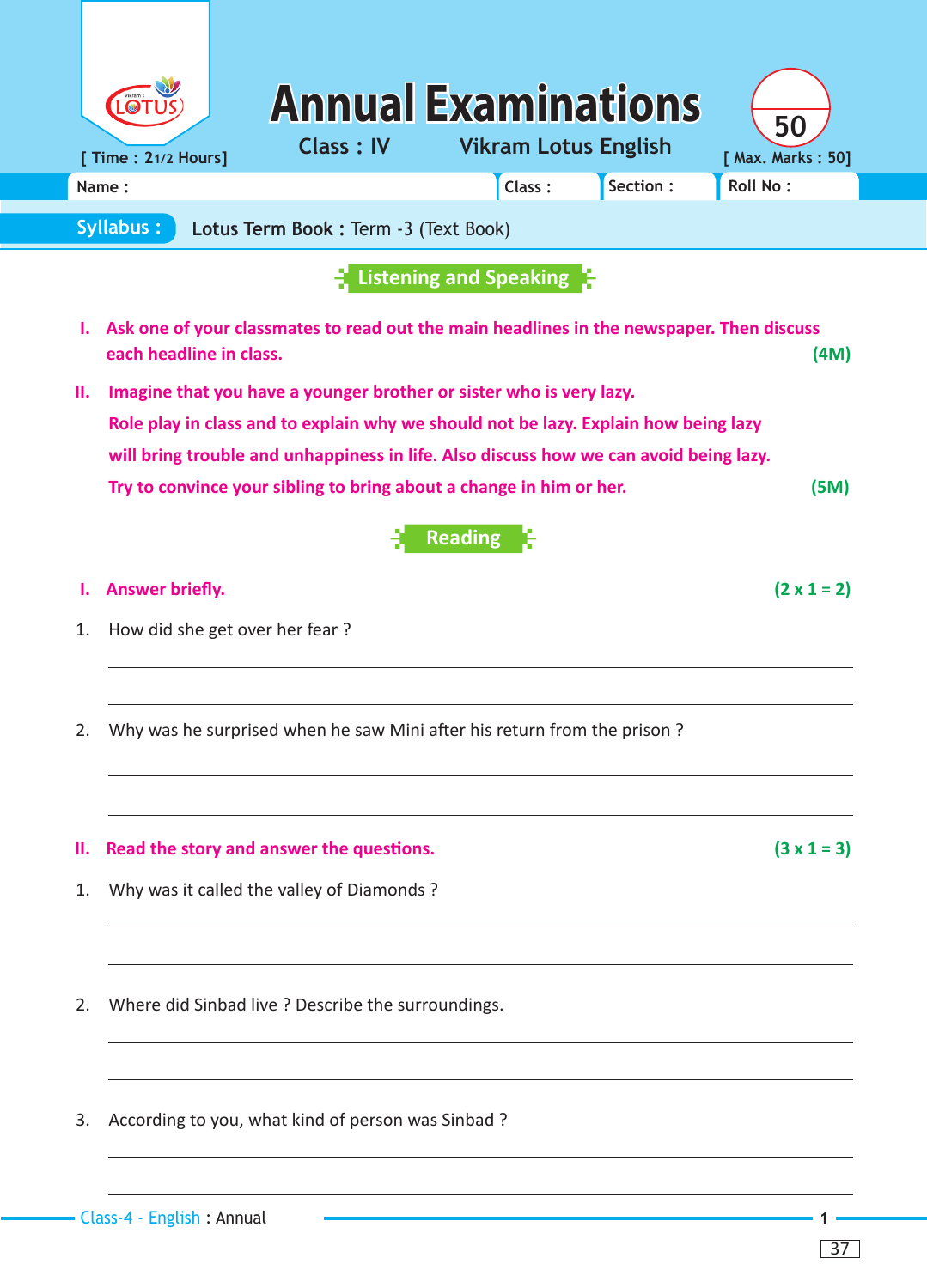## **III. Reference to context. (5 x 1 = 5)**

- 1. What was the challenge?
- 2. Why do you think Tenali Raman asked for some time?
- 3. Did the speaker succeed in winning the challenge?
- 4. Why was the wolf not happy with his life ?
- 5. How did the dog promise to help him?



- **I. Think of the kind of life you would like to live 20 years from now. Write about it. What would you want - money, wisdom, fame, luck ? Explain why ? (5M)**
- **II. Write a few sentences about your father. Explain what you like best about him. What does he do for you amd your family ? Why are you lucky to have him as your father ? (5M)**

**Grammar**

**I.** Complete the sentences using the words from the grid.  $(4 \times 1 = 4)$ 

- 1. We \_\_\_\_\_\_\_\_\_\_\_\_\_\_\_\_\_\_\_ go out for a drive.
- 2. They \_\_\_\_\_\_\_\_\_\_\_\_\_\_\_\_\_\_\_\_\_\_\_\_\_\_\_\_\_\_\_\_\_ play the match.
- 3. It \_\_\_\_\_\_\_\_\_\_\_\_\_\_\_\_\_\_\_\_\_\_\_\_\_ rain this evening.
- 4. Tigers **EXECUTE:** Tigers become extinct if we do not protect them.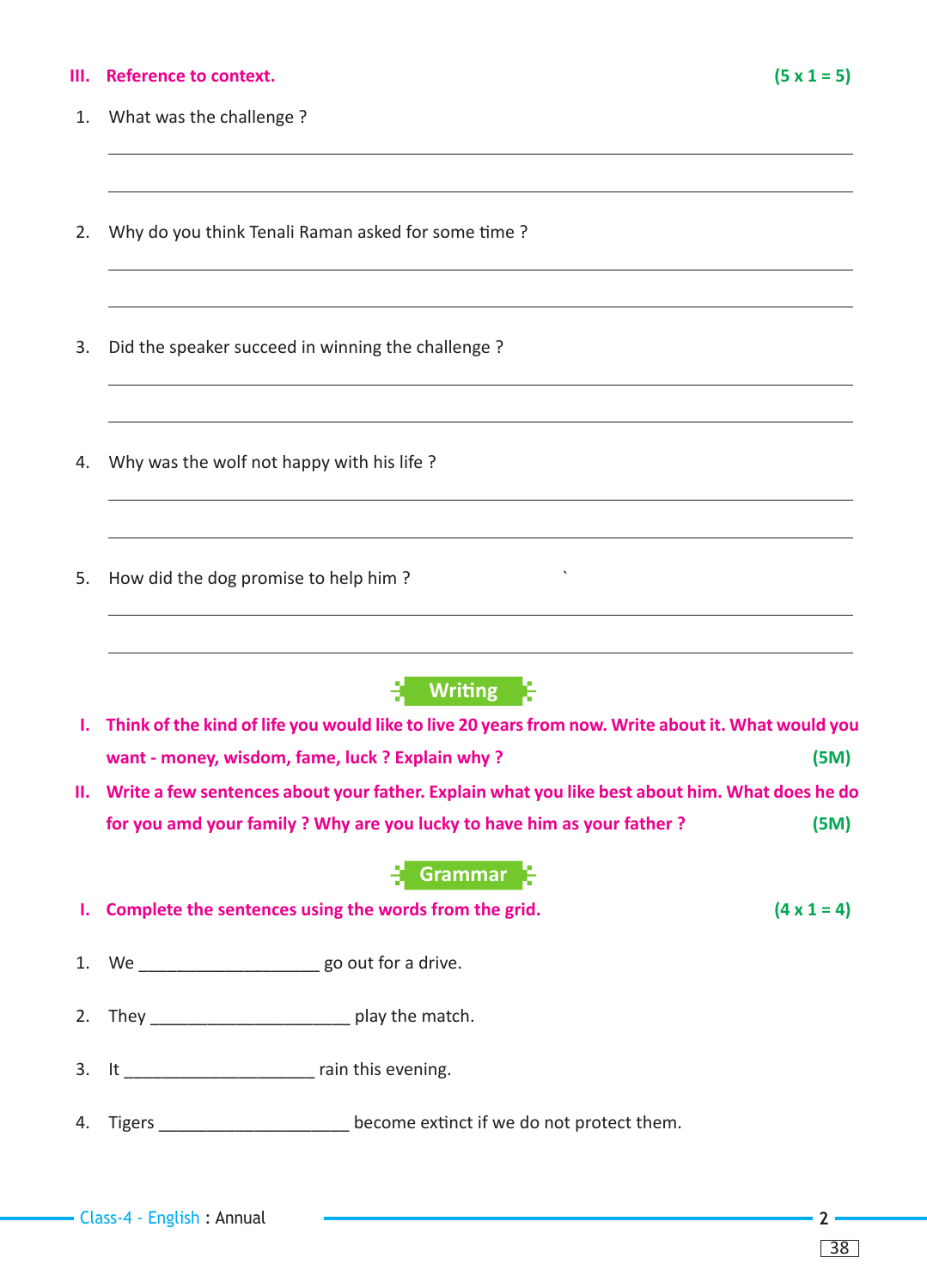|    | II. Complete the sentences with the help of clues in the brackets.                     | $(3 \times 1 = 3)$ |
|----|----------------------------------------------------------------------------------------|--------------------|
|    | 1. Vidhi (write) ____________________________ along letter to her mother last evening. |                    |
|    | 2. After she (finish) _________________________ lunch she left home.                   |                    |
| 3. |                                                                                        |                    |
|    | broken it.                                                                             |                    |
| Ш. | Change the sentences into questions. Begin each question with do/does.                 | $(3 \times 1 = 3)$ |
| 1. | The driver drives carefully.                                                           |                    |
|    |                                                                                        |                    |
| 2. | He is hard working.                                                                    |                    |
|    |                                                                                        |                    |
| 3. | The strawberry is sweet.                                                               |                    |
|    |                                                                                        |                    |
|    | <b>E</b> Vocabulary                                                                    |                    |
|    | I. Add suffixes to the words in brackets. Then fill the blanks with the correct words. | $(5 \times 1 = 5)$ |
| 1. | Suzzie is a very (like) _______________________________ person.                        |                    |
|    |                                                                                        |                    |
| 3. | The blue whale is the (large) __________________________ mammal on our planet.         |                    |
|    |                                                                                        |                    |
| 5. |                                                                                        |                    |
|    | - Class-4 - English : Annual                                                           | 3                  |
|    |                                                                                        | 39                 |